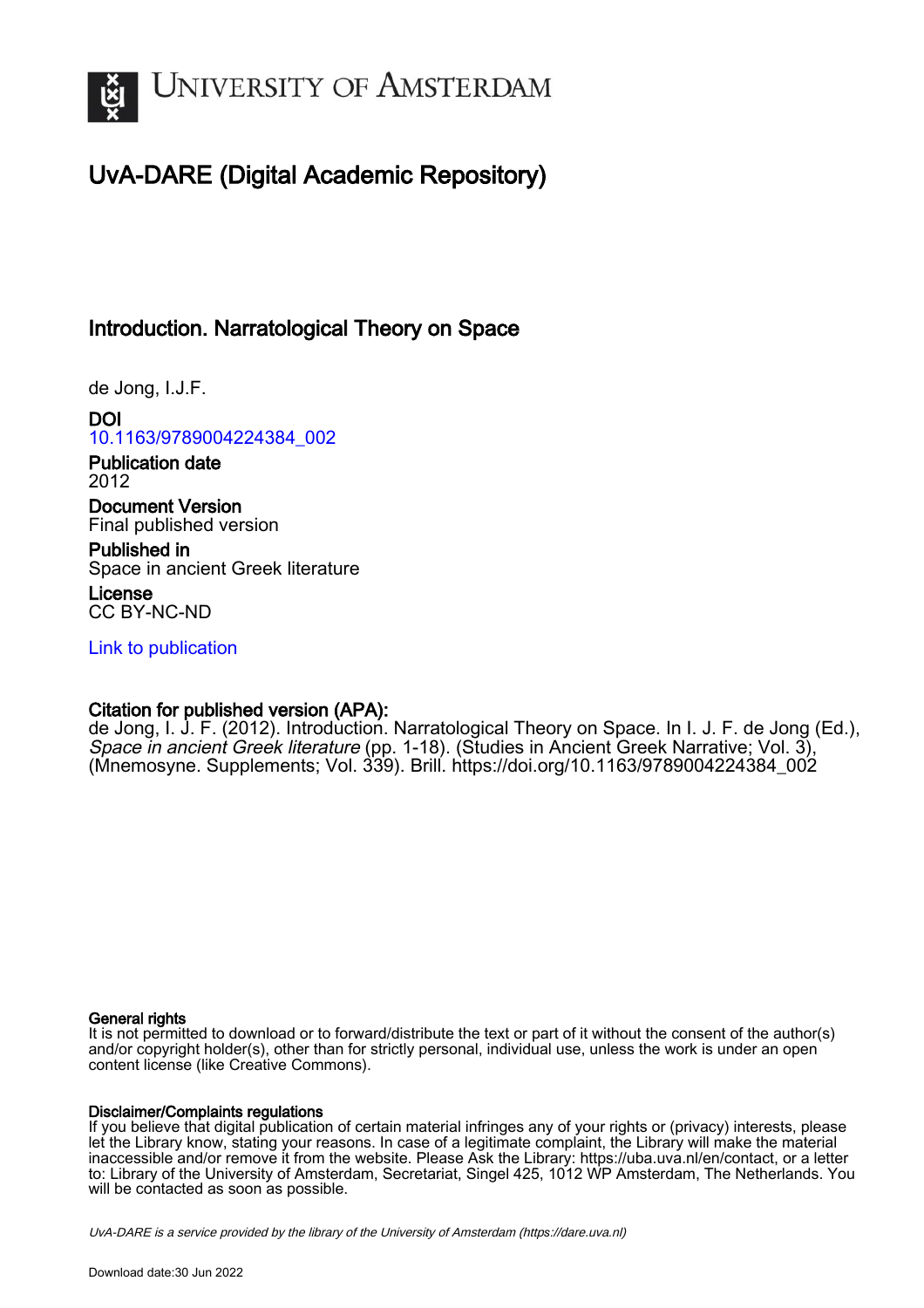#### **INTRODUCTION**

## NARRATOLOGICAL THEORY ON SPACE

## I.J.F. de Jong

## *Introduction*

The first volumes of the *Studies in Ancient Greek Narrative* discussed two central and heavily theorised aspects of narrative texts: the narrator and time. This third volume will deal with an aspect that—until very recently—has received far less theoretical attention and is yet of prime importance too: space. Space is here understood in the wide sense of the setting of the action of a story, other localities that are referred to, e.g. in memories or dreams, and objects ('props').<sup>1</sup>

The relative neglect of space in narratological theory, compared to the wealth of models for analysing narrators, perspective, or time, is acknowledged by narratologists themselves,<sup>2</sup> and is plausibly explained by Buchholz and Jahn as due to two reasons: 'One was that Gotthold Ephraim Lessing's characterisation of narrative literature as 'temporal' art (as opposed to 'spatial' arts like painting and sculpture) seemed too evident to be seriously interrogated. The second reason was that space in narratives—especially pre-nineteenth century ones—often seemed to have no other function than to supply a general background setting, something to be taken for granted rather than requiring attention, far less

This is an open access chapter distributed under the terms of the CC BY-NC-ND 4.0 license. <sub>Jong -</sub> 9789004224384 Downloaded from Brill.com03/14/2022 12:59:35PM

<sup>&</sup>lt;sup>1</sup> Cf. Bal  $[1985]$  1997: 135: 'The filling in of space is determined by the objects that can be found in that space. Objects have spatial status.'

<sup>&</sup>lt;sup>2</sup> See H. Meyer  $[1963]$   $1975$ : 210; Hillebrand  $1971$ : 7; Issacharoff  $1976$ : 10 ('la critique, dans son ensemble, a fait preuve d'une certaine myopie a l'égard de la spatialité'); Hoffmann 1978: 1; van Baak 1983: 1; Bal [1985] 1997: 132; Zoran 1984: 310; Lopes 1995: 7; Molino and Lafhail-Molino 2003: 301. One may note that one of the main narratological model-builders, Genette, apart from some remarks on description, does not discuss space. Likewise Forster's famous succinct introduction *Aspects of the Novel* from 1927 has no chapter on space.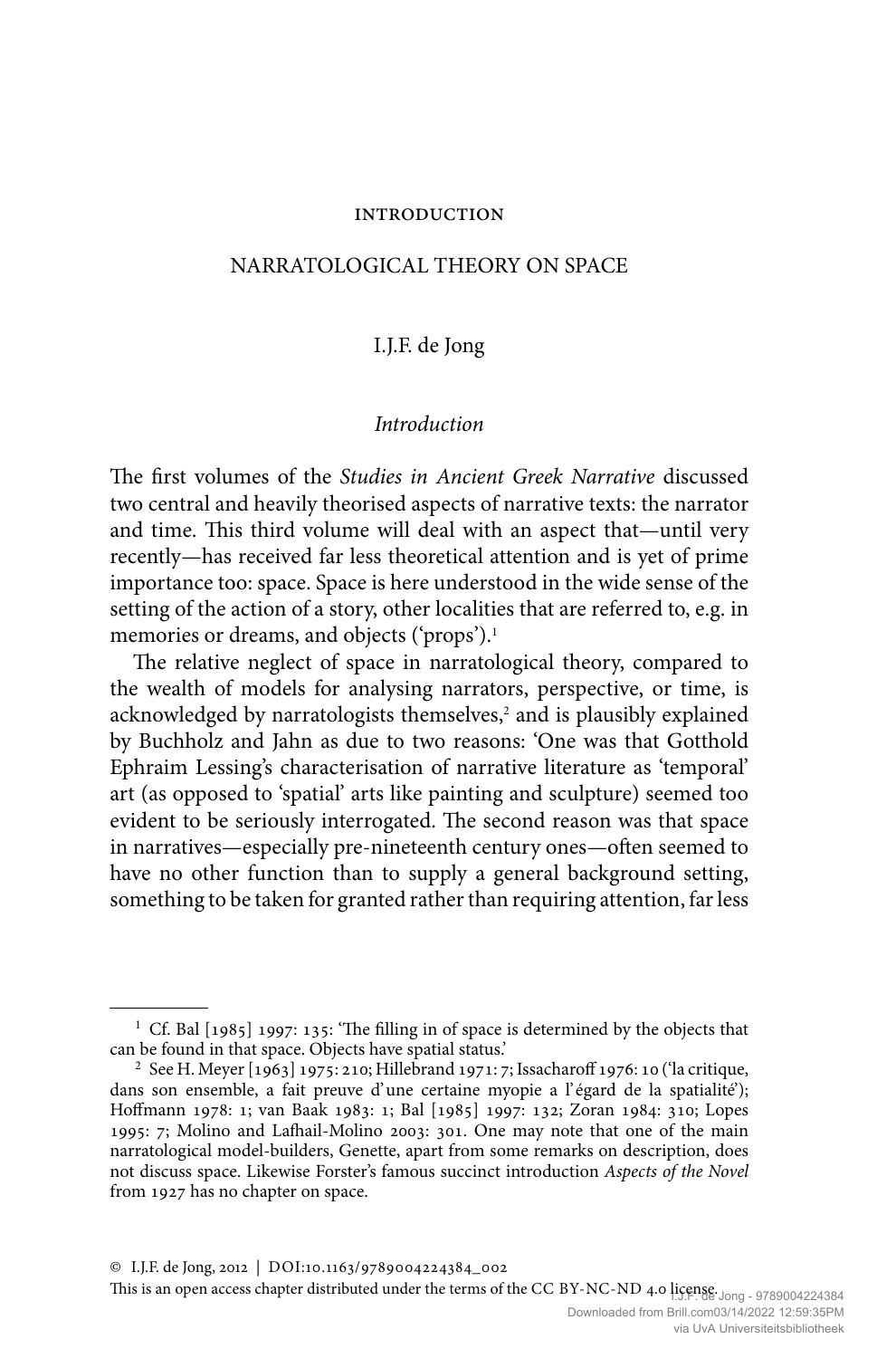#### 2 I.J.F. DE JONG

essential than the temporal directedness  $(...)$  of the plot.<sup>3</sup> This theoretical neglect is not justified, however, considering the central place which space takes in the construction of stories,<sup>4</sup> and is also belied by the practice of novelists, who, to mention but one thing, often choose places for their titles: Iliad, Wuthering Heights, Northanger Abbey, The Mill on the Floss, A Room with a View, Manhattan Transfer, Berlin-Alexanderplatz, etc.

Recently, however, narratology has joined in with the 'spatial turn' that, perhaps under the influence of the globalisation, which accentuated the significance of locations, has become manifest across disciplines such as anthropology, sociology, geography, and cultural studies since the nineties of the twentieth century. In this introductory chapter I have brought together those theoretical concepts that I consider most useful for an analysis of space in ancient narrative texts.<sup>5</sup>

## The Place of Space

There are huge differences in the attention paid to space: some narratives are full of detailed descriptions or semantically loaded settings, e.g. Dickens' Great Expectations; others, e.g. Musil's Der Mann ohne Eigenschaften, focus on the plot or characters while their environments are largely left unspecified. Whether it is provided for in abundance or more sparingly, narratologists agree that space can never be presented in a narrative text in its totality: the narratees are offered a mere selection of details. Just as we distinguish between fabula-time and story-time, i.e. between the (theoretically) complete time of the reconstructed fabula versus the restricted timespan as it is actually presented in the story,<sup>6</sup> we may distinguish between fabula-space and story-space: the fabulaspace would be a (theoretically) complete depiction of the location(s) of a

<sup>&</sup>lt;sup>3</sup> Buchholz and Jahn 2005: 551. Cf. Lessing Laokoon, ch. 16: 'Handlungen [sind] der eigentliche Gegenstand der Poesie'.

<sup>&</sup>lt;sup>4</sup> This is pointed out, e.g., by H. Meyer  $[1963]$  1975: 231; Hillebrand 1971: 6-7; Issacharoff 1976: 10-12; and Molino and Lafhail-Molino 2003: 301.

<sup>5</sup> When writing this introduction, which also served as a guide for the authors of the chapters, in 2008, the only comprehensive discussions were Hillebrand 1971:  $5-36$ (German novels); Hoffmann 1978 (English novels); and van Baak 1983 (Russian novels). Since then Hallet and Neumann 2009 and Dennerlein 2009 have appeared. For the spatial turn, see e.g. Warf and Arias 2009 and Weigel 2009.

 $6$  See SAGN 2: 10.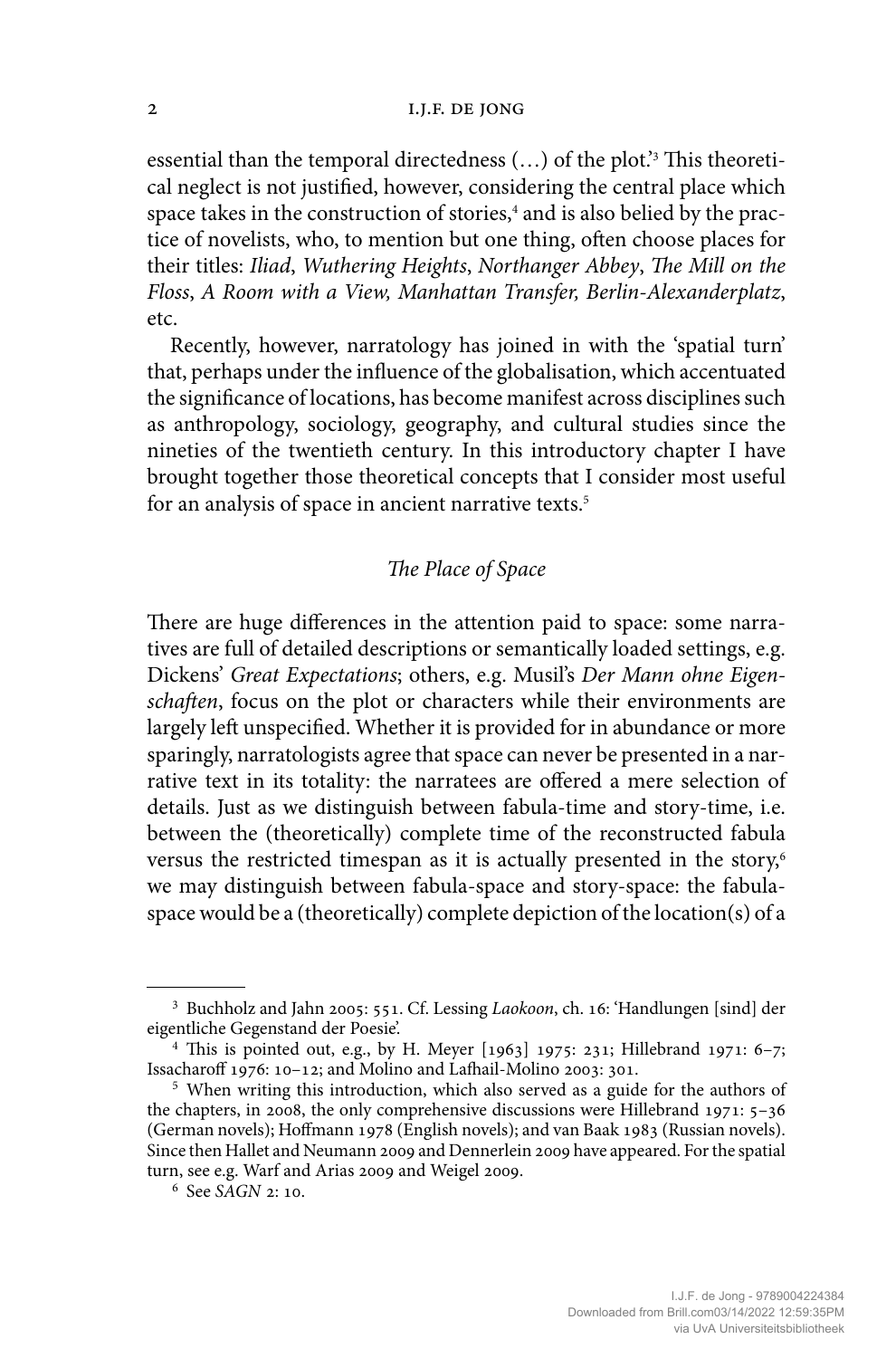narrative, while the story-space is the actual space as the text presents it to us.<sup>7</sup> Discussions of space mainly concern the story-space. The depiction of story-space always requires active cooperation on the part of the narratees. They are asked to activate in their memory what 'Paris' or 'a dark wood' means, or to imagine a wonder-world like that in Tolkien's Lord of the Rings.<sup>8</sup>

Next to the story-space there is the space of the narrator. In the first two volumes of the Studies in Ancient Greek Narrative the 'reference to the narrator's own time' motif was introduced: when a primary narrator talks about himself, the circumstances of his act of narration, and his own time. In a similar way we may speak about the 'reference to the narrator's own space' motif. Thus the narrator in Scott Fitzgerald's The Great Gatsby reveals at an early point that he comes from and tells his story in the Mid West ('My family have been prominent, well-to-do people in this Middle Western city for three generations'), a location which differs from that of the story itself, which takes place in the East:

Even when the East excited me most, even when I was most keenly aware of its superiority to the bored, sprawling, swollen towns beyond the Ohio, with their interminable inquisitions which spared only the children and the very old—even then it had always for me a quality of distortion. West Egg [Gatsby's village], especially, still figures in my more fantastic dreams. I see it as a night scene by El Greco: a hundred houses, at once conventional and grotesque, crouching under a sullen, overhanging sky and a lustreless moon ... After Gatsby's death the East was haunted for me like that, distorted beyond my eyes' power of correction.

(Scott Fitzgerald, The Great Gatsby)

A narrator may also indicate that the space of his story is still to be seen in his own times:

In that pleasant district of merry England which is watered by the river Don, there extended in ancient times a large forest, covering the greater part of the beautiful hills and valleys which lie between Sheffield and the pleasant town of Doncaster. The remains of this extensive wood are still to be seen at the noble seat of Wentworth, of Wharncliffe Park, and around Rotherdam. (Scott, *Ivanhoe*)

<sup>&</sup>lt;sup>7</sup> For this distinction, see Chatman 1978: 96 and Bal [1985] 1997: 132-133.

 $8$  Bachelard 1957: 32; Hillebrand 1971: 7, 14; Issacharoff 1976: 13, 16; Chatman 1978: 104; van Baak 1983; 126; Stanzel [1979] 1984; 116–117; Zoran 1984; 313, 320; Bal [1985] 1997: 215.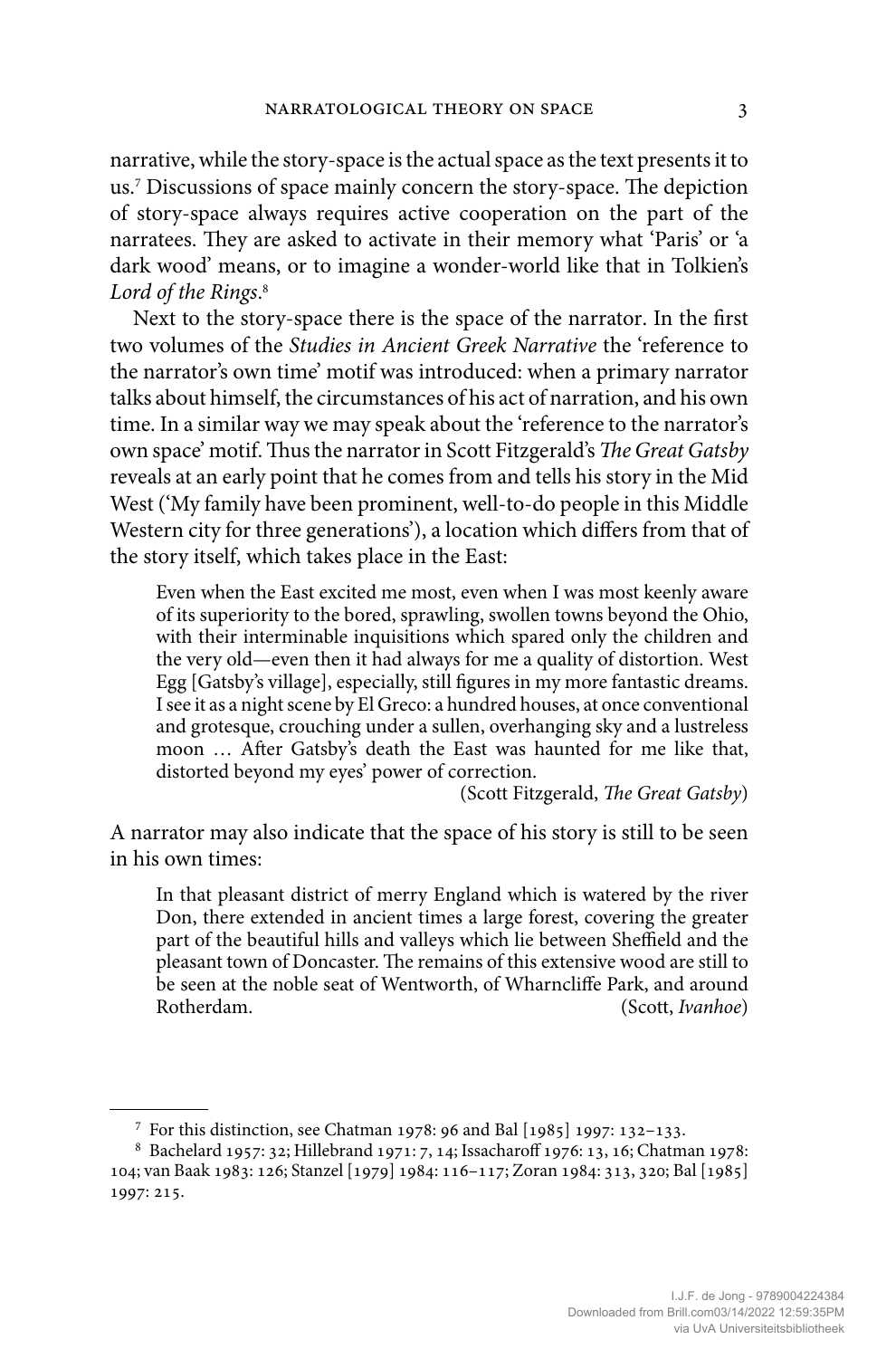In the case of narratives embedded in non-narrative texts (drama or lyric), a comparison of or confrontation between the world of the narrator on the one hand and his narrative and the world of the embedding text on the other may be of particular relevance.

When analysing story-space we may further distinguish, following Ronen, between setting, i.e. the location where the action takes place, which of course may change in the course of a narrative, and 'frames', locations that occur in thoughts, dreams, or memories:<sup>9</sup>

ils voyageraient, ils iraient en Italie, en Orient! Et il l'aperçevait debout sur un monticule, contemplant un paysage, ou bien appuyée à son bras dans un galerie ßorentine, s'arrêtant devant les tableaux.

(Flaubert, L'Education sentimentale)

or

Take Sally Seton; her relation in the old days with Sally Seton. Had not that, after all, been love? She sat on the floor—that was her first impression of Sally—she sat on the floor with her arms around her knees, smoking a cigarette. Where could it have been? The Mannings'? The Kinloch-Jones's?  $\ldots$  There they sat, hour after hour, talking in her bedroom at the top of the house, talking about life, how they were to reform the world.

(Woolf, Mrs. Dalloway)

Such frames may bring in distant, inaccessible, hypothetical, or counterfactual locations, which all expand the space of a story in various significant ways.

Drama-theorists in particular distinguish different forms of space,<sup>10</sup> of which the following may be useful for the purposes of this volume.<sup>11</sup> In the first place, there is the *scenic* space, the setting of a play, partly visualised by the facade with central entrance, altar or tomb, props, and further filled in by textual references (the cave on the island of Lemnos in Sophocles Philoctetes, the temple of Apollo at Delphi in Aeschylus Eumenides, etc.). Next, there is the extra-scenic space, that which lies immediately offstage, i.e. behind the facade (the palace interior in Aeschylus Agamemnon or the interior of the Cyclops' cave in Euripides Cyclops). Such extra-scenic space is frequently evoked in detail

<sup>&</sup>lt;sup>9</sup> Ronen 1986.

 $10$  For an overview, see McAuley 1999: 17-35.

 $11$  I base myself on Rehm 2002: 20-25, who in fact has a typology of six spatial categories (theatrical, scenic, extra-scenic, distanced, metatheatrical, reßexive). A comparable typology was developed by Edmunds 1996.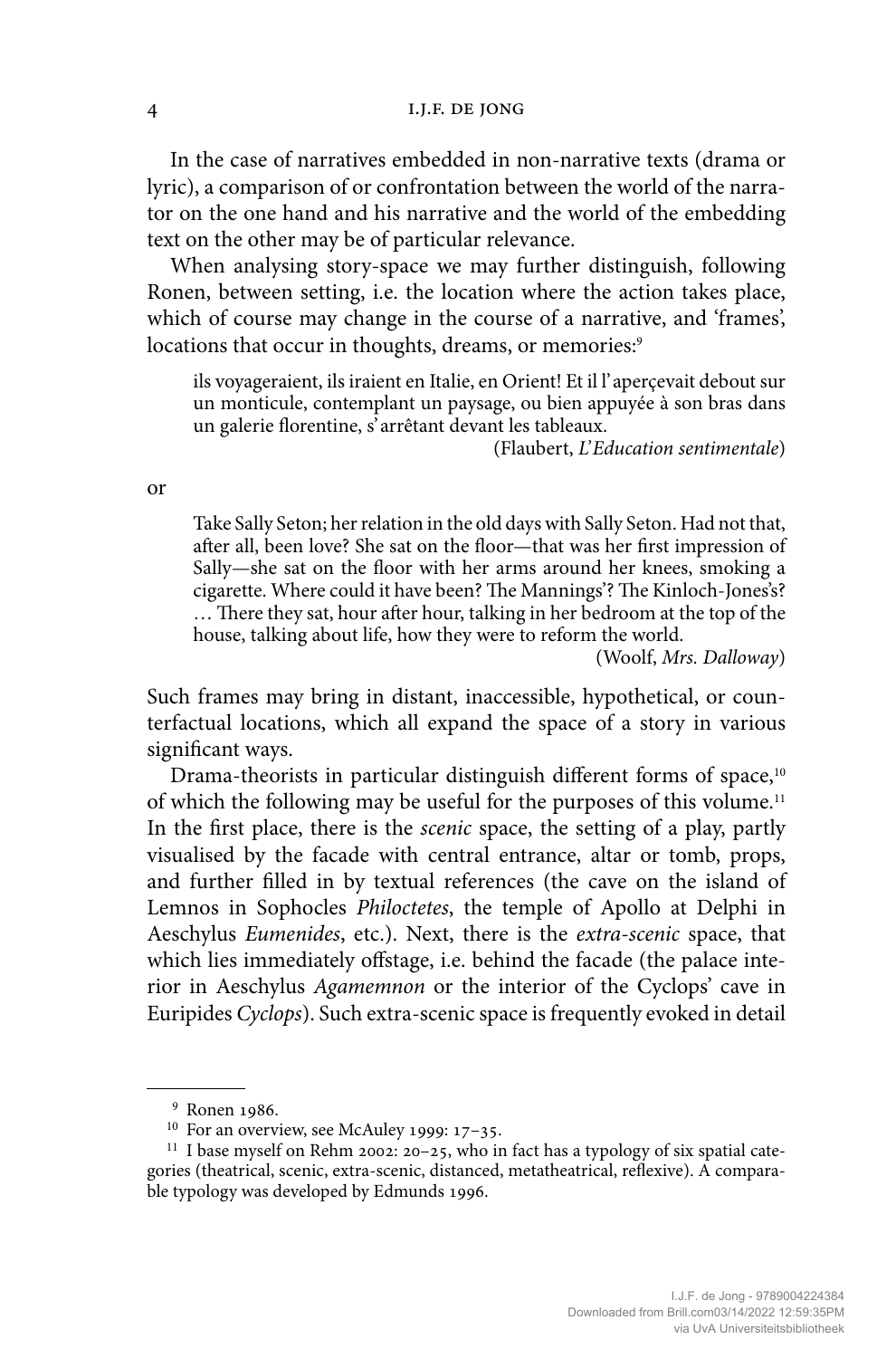by a messenger, e.g., the bedroom where Jocasta hangs herself and Oedipus stabs out his eyes in Sophocles Oedipus Tyrannus. The ancient tragedians could also reveal extra-scenic space by showing it literally on the ekkyklēma, as in the case of the mad hero in Euripides Heracles who appears bound to a pillar of the home he has destroyed. Finally, there is the distanced space, which has no immediate relationship with either scenic or extra-scenic space, but lies beyond the areas visible to the audience. In Sophocles Oedipus Tyrannus, for instance, Corinth, Cithaeron, Delphi, and the junction of the three roads are all important distanced locations.<sup>12</sup>

A final introductory question to be asked when analysing space is its distribution: are we dealing with synoptic introductions or with stray indications sprinkled over the text, usually when the action requires them? A classic introduction of space is at the opening of the narrative:

Except for the Marabar Caves—and they are twenty miles off—the city of Chandrapore presents nothing extraordinary. Edged rather than washed by the river Ganges, it trails for a couple of miles along the bank, scarcely distinguishable from the rubbish it deposits so freely  $\ldots$  The streets are mean, the temples ineffective, and though a few fine houses exist they are hidden away in gardens or down alleys whose filth deters all but the invited guest. (Forster, A Passage to India)

But Genette points at the habit of Stendhal to pulverise his 'descriptions, … systematically integrating what he allowed to remain of them to the level of his characters' actions—or daydreams.'<sup>13</sup>

The synoptic introduction of space and objects is also known as description, and this phenomenon merits a separate discussion.

## Description

Ancient rhetoric already distinguished descriptio or ekphrasis, the detailed description of a place, object, person, or even event, $<sup>14</sup>$  and narra-</sup> tologists tend to set description apart from narration as a separate mode:

<sup>&</sup>lt;sup>12</sup> In view of the intricate relationship between these various forms of space in drama, in this volume of SAGN the analysis of dramatic space will not be restricted to the narrative parts but involve the play as a whole.

 $13$  Genette [1972] 1980: 101.

 $14$  See Lausberg [1960] 1998: 496. The descriptions of persons will be left out of account in this volume of the Studies in Ancient Greek Narrative, and be reserved for a later volume on characterization.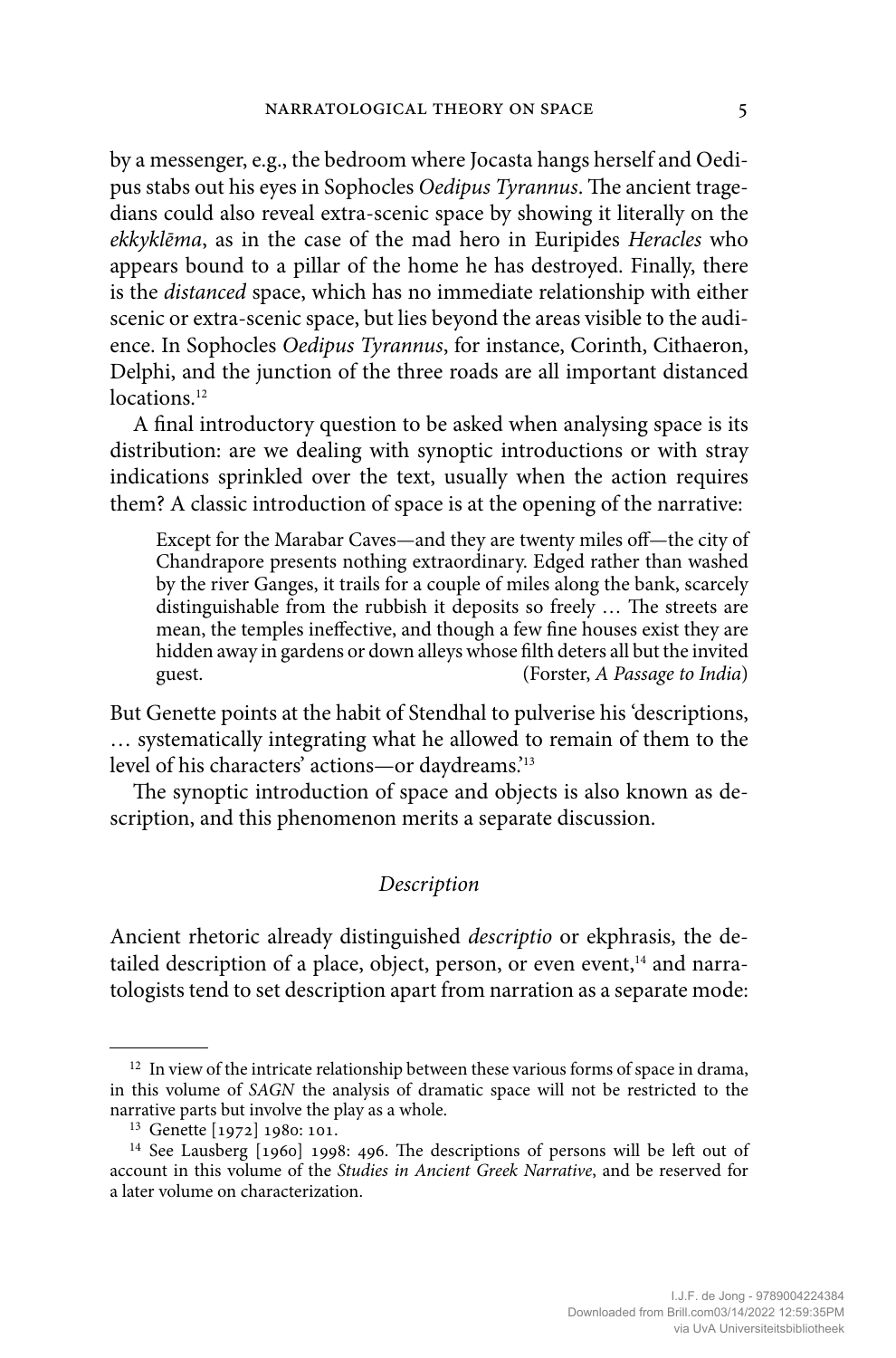if narration deals with events and actions, description deals with static objects; if narration means the progression of time, description means a pause; if narration is organized according to logical predictability (there are earlier and later events, there is a plot with a beginning, a complication, and a resolution), description is organized according to lexical predictability (there is a set of terms which in principle could be exhaustively followed, e.g. roof, attic, first floor, basement, etc.).<sup>15</sup> We usually recognise a description when we see one:<sup>16</sup>

The hills across the valley of the Ebro were long and white. On this side there was no shade and no trees and the station was between two lines of rails in the sun. Close against the side of the station there was the warm shadow of the building and a curtain, made of strings of bamboo beads, hung across the open door into the bar, to keep out the flies.

(Hemingway, Hills like White Elephants)

Occasionally a speaker even explicitly labels what he says as a description, paradoxically in the form of a sigh that things actually are impossible to describe (the 'indiscribability' motif):

(Enobarbus:) I will tell you. The barge she [Cleopatra] sat in, like a burnish'd throne, Burn'd on the water: the poop was beaten gold; Purple the sails, and so perfumed that The winds were love-sick with them; the oars were silver ... For her own person, It beggared all description: she did lie In her pavilion, cloth-of-gold of tissue, O'erpicturing that Venus where we see The fancy outwork nature. On each side ... (Shakespeare, Antony and Cleopatra, my italics)

The 'indescriptability' motif may be compared to the 'aporia' motif, which we often find when narrators embark on their tale and at first seem overwhelmed by the enormity of the task before them.<sup>17</sup>

But even if descriptions are easily discernible, they often display narrative characteristics, which makes the opposition to narration less clear- $\text{cut}^{\cdot18}$ 

<sup>&</sup>lt;sup>15</sup> See e.g. Chatman 1978: 19, 74; Chatman 1990: 9, 31; Hamon [1981] 1993: 64-72; Bal 1981-1982: 100-105; Bal [1985] 1997: 36-43, 108-110; and Wolf 2007: 2-36.

<sup>&</sup>lt;sup>16</sup> Cf. Bal 1981-1982: 105; Bal [1985] 1997: 36; and Wolf 2007: 6.

<sup>&</sup>lt;sup>17</sup> See SAGN 1: index s.v. narratorial devices.

<sup>&</sup>lt;sup>18</sup> See Genette 1969: 56-61; Sternberg 1981, esp. 72, 73, 76; Zoran 1984: 326; Bal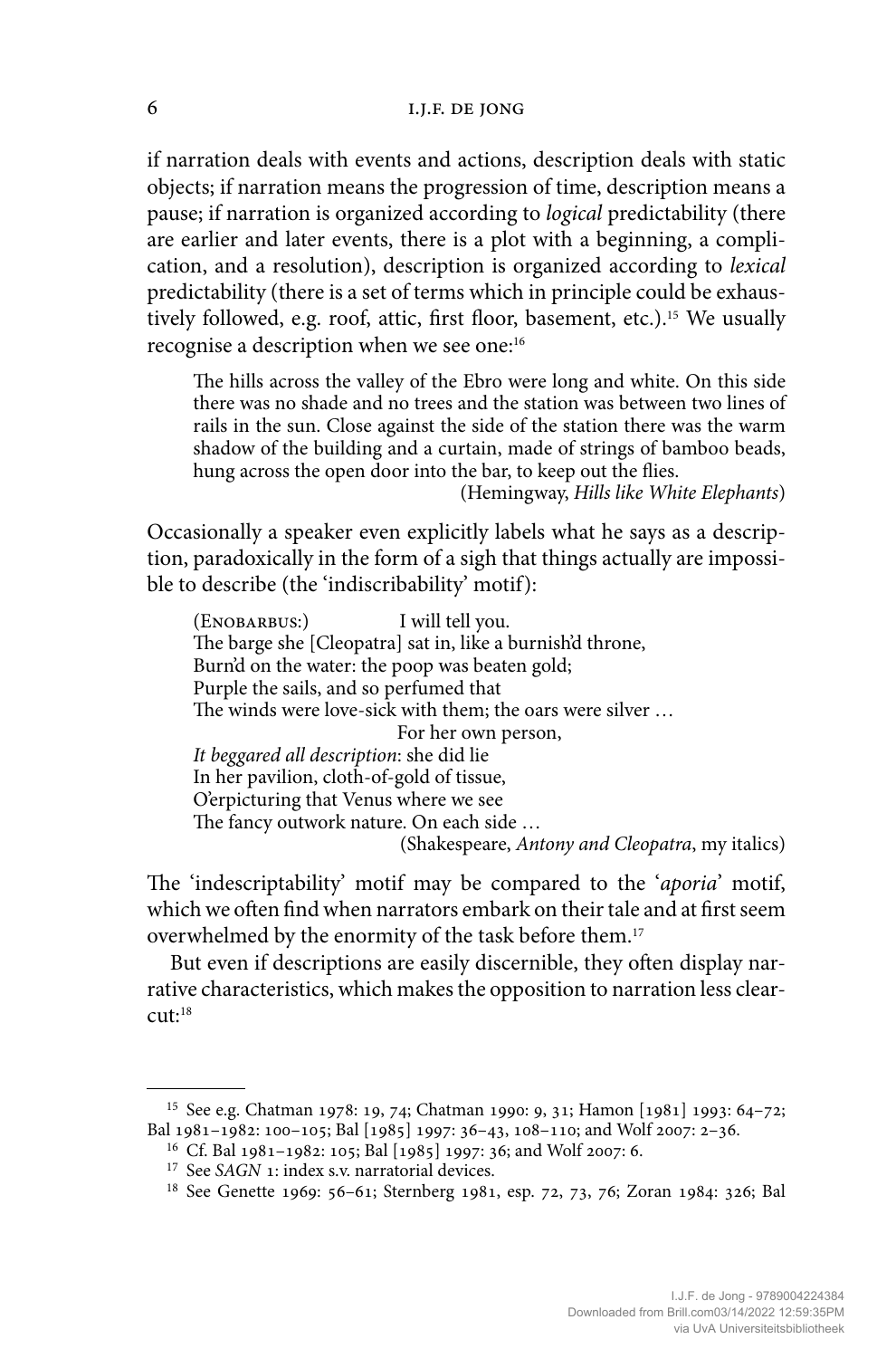It [the village of Marygreen, where the main character lives] was as oldfashioned as it was small, and it rested in the lap of an undulating upland adjoining the North Wessex downs. Old as it was, however, the well-shaft was probably the only relic of the local history that remained absolutely unchanged. Many of the thatched and dormered dwelling-houses had been pulled down of late years, and many trees felled on the green.

(Hardy, Jude the Obscure, my italics)

The description of the village at first is static, focusing on its geographical location and outward appearance, but gradually it starts to acquire a narrative dimension, including elements of the village's history. And although a description often involves a pause (which means that no fabula-time matches the story-time), $19$  this certainly is not always the case: at the end of a descriptive passage time may turn out to have ticked on or a description may be made part of an action (looking out a window; constructing an object, etc.). This phenomenon of the dynamization or narrativization of descriptions should be connected to the fact that from early times onwards narrators have invented all kinds of devices to naturalise descriptions, i.e. to integrate them as much as possible into their stories. I will return to this in more detail in the next section, on presentation.

Despite the—complicating but at the same time interesting—blurring of the boundaries between description and narration, it is worthwhile to continue to distinguish description, defined here as the synoptic presentation of space or objects, as a separate category, if only in view of the prime importance which ekphrasis takes up in ancient literature. When dealing with such descriptive passages it is relevant to pay attention to their organisation, since descriptions have, as Chatman notes, 'a logic of their own':<sup>20</sup> they may be organised as a refrain (he saw/made X, he saw/made Y, etc.), an enumeration (first, second, third, etc.), according to spatial principles (left, right, in front, behind, etc.), temporal principles (he first saw  $X$ , then  $Y$ ; now, in the past), or other ideologically, culturally. or conventionally determined principles.<sup>21</sup> Finally, of course, there may be no order at all, which is in itself significant:

 $[1985]$  1997: 36; Heffernan 1993: 5-6; Rabau 1995. Note that the ancient concept of ekphrasis, including as it does, the description of events (storms, battles) already allowed for the entrance of narration into description.

<sup>&</sup>lt;sup>19</sup> See SAGN 2: 12.

<sup>&</sup>lt;sup>20</sup> Chatman 1990: 24.

<sup>&</sup>lt;sup>21</sup> See Sternberg 1981: 72-88; Lopes 1995: 22-23.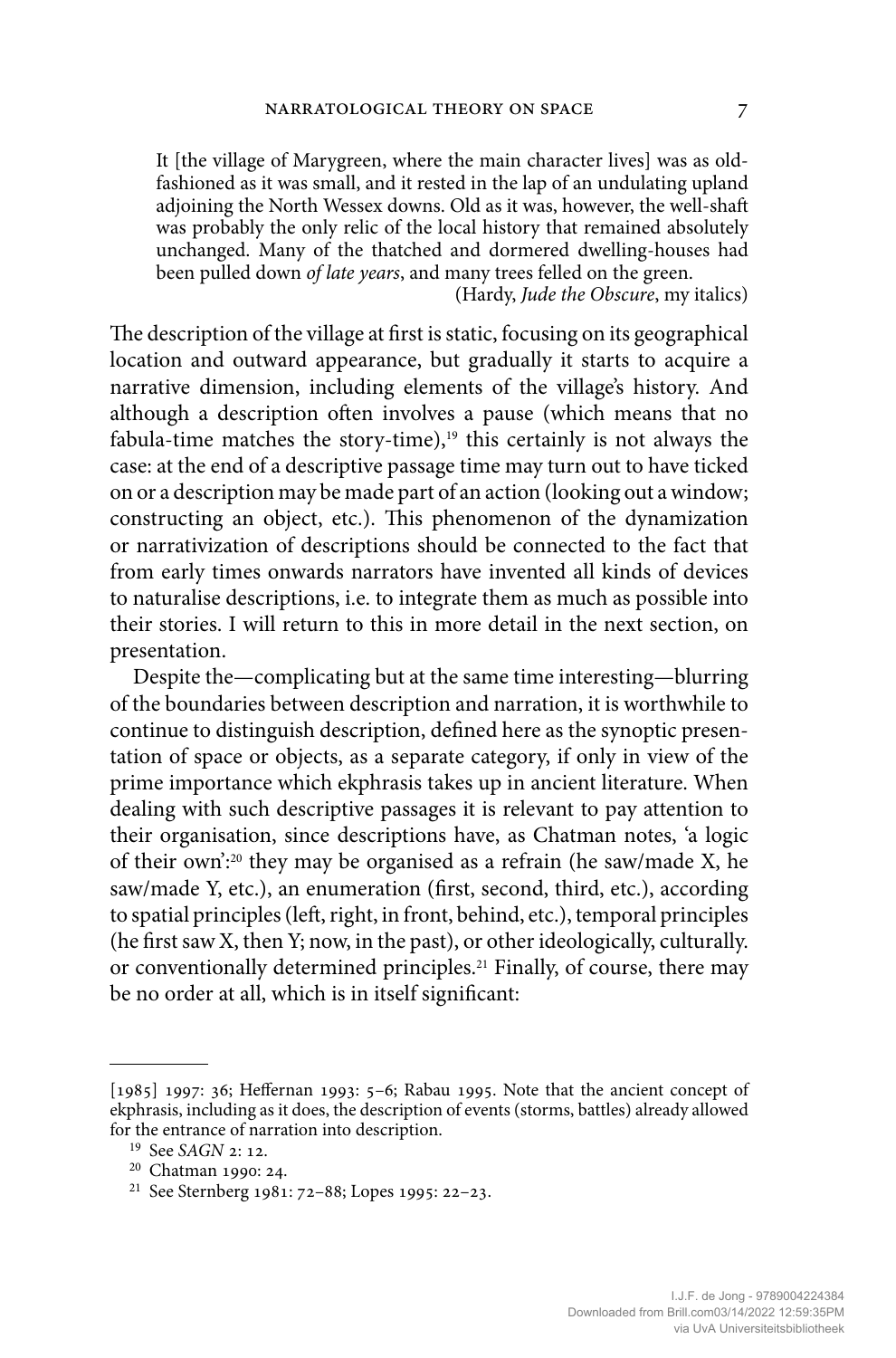Now she [Lucy] entered the church depressed and humiliated, not even able to remember whether it was built by the Franciscans or the Dominicans. Of course, it must be a wonderful building. But how like a barn! And how very cold! Of course, it contained frescoes by Giotto, in the presence of whose tactile values she was capable of feeling what was proper. But who was to tell her which they were? She walked about disdainfully, unwilling to be enthusiastic over monuments of uncertain authorship or date. There was no one even to tell her which, of all the sepulchral slabs that paved the nave and transepts, was the one that was really beautiful, …

(Forster, A Room with a View)

Although this lies outside the scope of this volume, which deals with the Greek texts in translation, it is to be noted that the linguistic model of discourse modes can be expected to sharpen the demarcation between description and narration.<sup>22</sup>

## Presentation and Integration

By and large, space, including descriptions, can be introduced to the narratees in various ways.<sup>23</sup> The first, very common, method is via the focalization of the narrator:

A wide plain, where the broadening Floss hurries on between its green banks to the sea, and the loving tide, rushing to meet it, checks its passage with an impetuous embrace. On this mighty tide the black ships— $\ldots$  are borne along to the town of St. Ogg's, which shows its aged, ßuted red roofs and the broad gables of its wharves between the low wooded hill and the river brink, tinging the water with a soft purple hue under the transient glance of this February sun. (Eliot, The Mill on the Floss)

It is this type of description that is most clearly demarcated qua description and that usually creates a pause.

But narrators are often loath to interrupt the flow of their narrative and have looked for ways to integrate descriptions into their stories more smoothly or naturally. A slightly more integrated method of description consists in introducing an anonymous focalizer, a 'one' or 'man', who looks at the scene and thereby introduces it to the narratees:

 $22$  See e.g. C.S. Smith 2003 and, for an application to classical texts, Kroon 2007.

<sup>&</sup>lt;sup>23</sup> See Friedemann [1910] 1969: 178-189; Petsch [1934] 1975: 38-39; Genette [1972] 1980: 99-106; Stanzel [1979] 1984: 117-122; Hamon [1981] 1993: 172-198; Bal [1985] 1997: 37-41; and Lopes 1995: 23-24.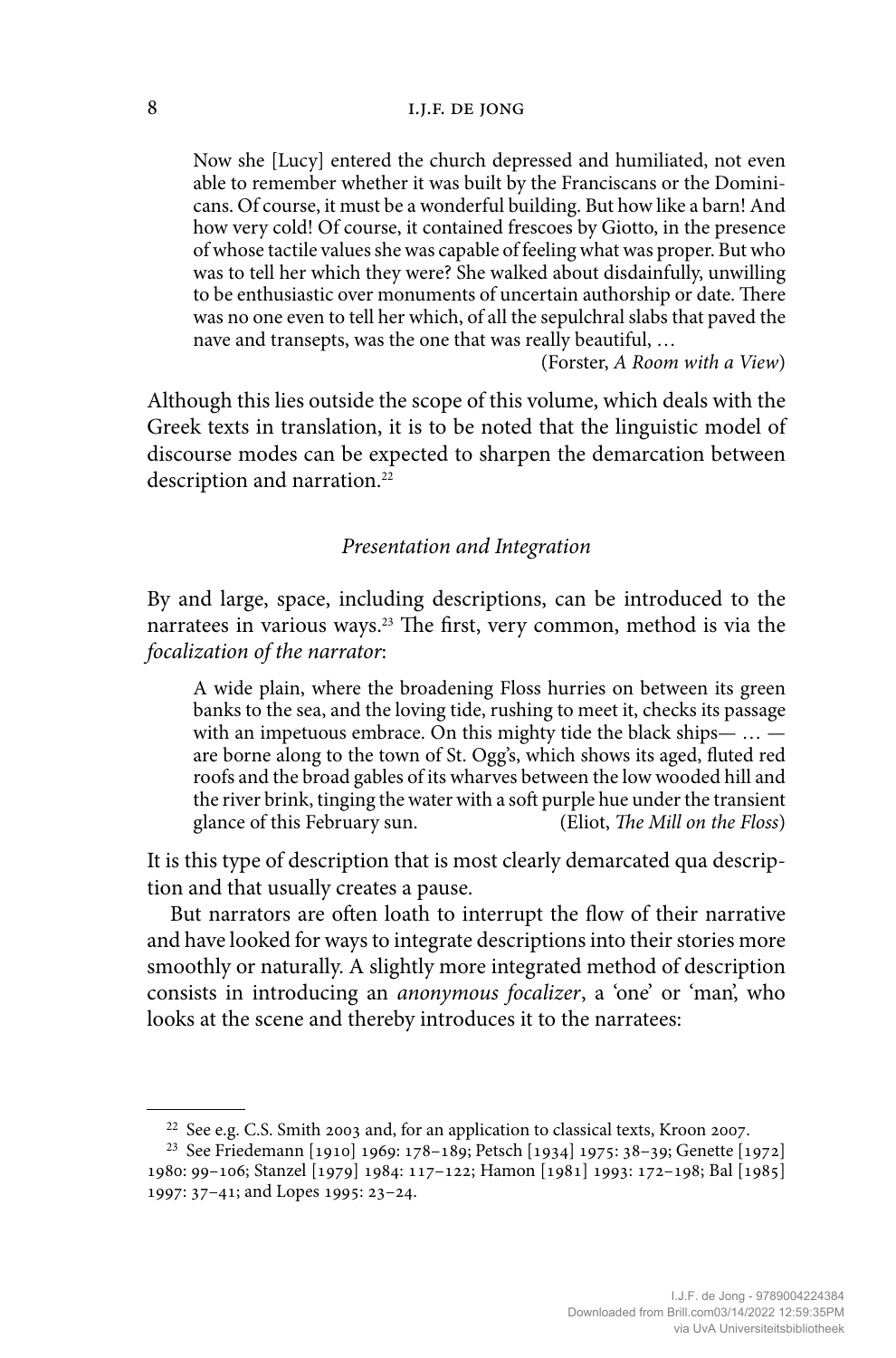Yonville-l'Abbaye … est un bourg à huit lieues de Rouen, entre la route d'Abbeville etcelle de Beauvais, au fond d'une vallée qu'arrose la Rieule … Au bout de l'horizon, lorsqu'on arrive, on a devant soi les chênes de la forêt d'Argueil … (Flaubert, Madame Bovary, my italics)

By far the most widespread method of integrating a description is by making one of the characters focalize a setting or object:

Next morning a fine mist covered the peninsula. The weather promised well, and the outline of the castle mound grew clearer each moment that Margaret watched it. Presently she saw the keep, and the sun painted the rubble gold, and charged the white sky with blue. The shadow of the house gathered itself together and fell over the garden. A cat looked up at her window and mewed. Lastly the river appeared, still holding the mists between its banks and its overhanging alders, and only visible as far as a hill, which cut off its upper reaches. (Forster, *Howards End*)

Such focalized descriptions are often recognizable in that they are in the past tense (as opposed to the present tense of descriptions focalized by the narrator). There are in fact many variations on this pattern, e.g. a character looking through a window, entering a room, or walking through a city (what Hamon calls 'ambulant description').<sup>24</sup> This method is not only a very elegant way of weaving descriptive or spatial elements into a story but also often acquires an important function in itself, in that the way in which a character looks at his or her surroundings may of course tell us something about that character (German narratologists speak of 'erlebte Raum'). I will return to this point in more detail in the section below on the functions of space.

A character may also himself describe a place or object, while addressing another character:<sup>25</sup>

[the architect Bosinney describes to Soames Forsyte his new house] 'I've tried to plan a house here with some self-respect of its own ... This is for your pictures, divided from this court by curtains; draw them back and you'll have a space of fifty-one by twenty-three six. This double-faced stove in the centre, here, looks one way towards the court, one way towards the picture room; this end wall is all window; you've got a south-east light from that, a north light from the court.  $(Galsworthy, The Man of Property)$ 

 $24$  Hamon [1981] 1993: 175.

<sup>&</sup>lt;sup>25</sup> This, as has been pointed out by Hamon [1981] 1993: 186-187, is the typical method of Zola: an inquisitive or knowledgeable person (painter, technician), finding himself with time on his hands (because he is waiting for someone), takes the opportunity to describe some complex object (a locomotive, garden) to someone who does not know about it.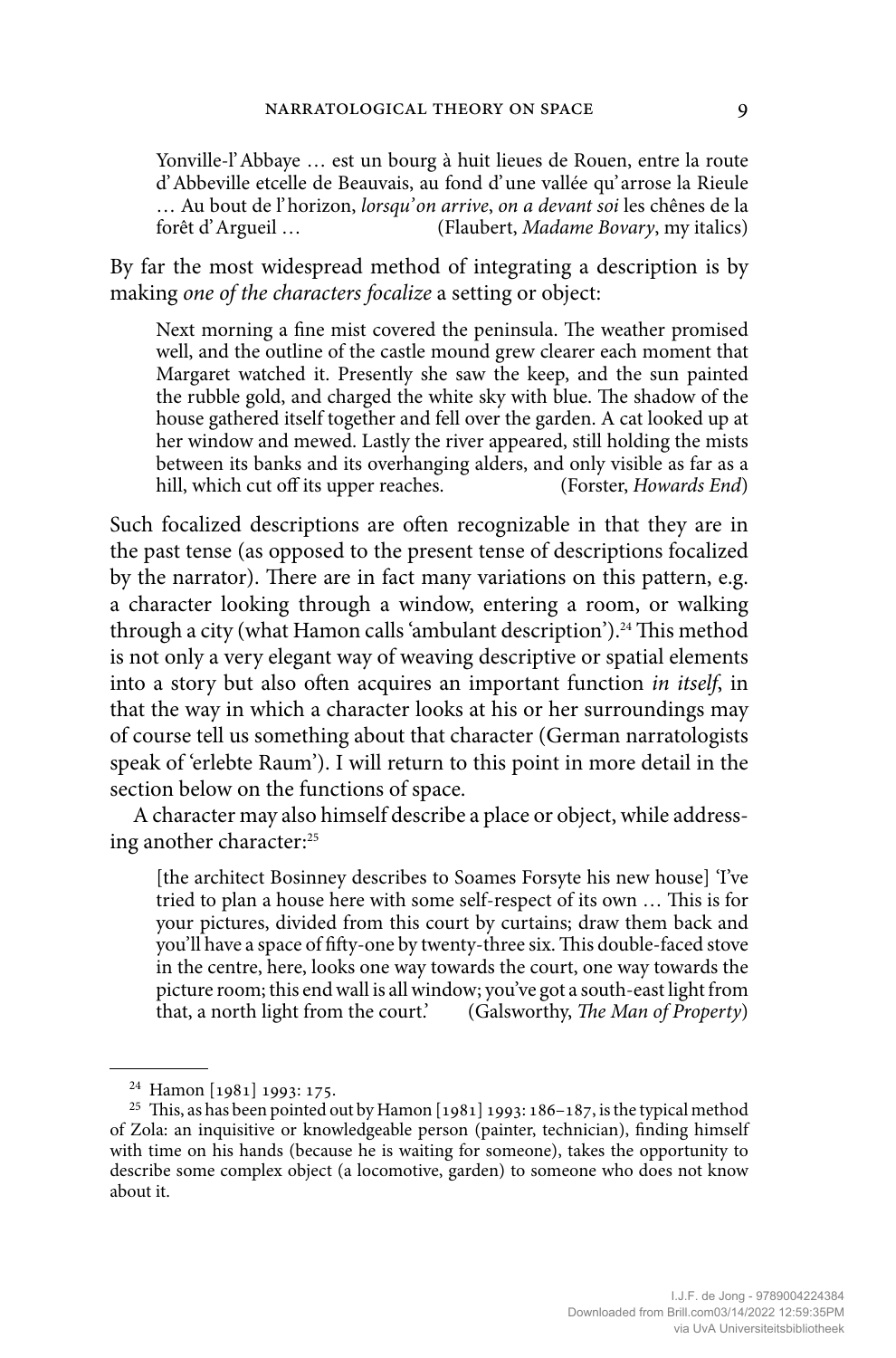Descriptions by speaking characters are of course paramount in drama.

Finally, the most integrated or narrativised form of space-presentation is when a character makes an object. This is the method of the Homeric narrator in the case of the Shield of Achilles (Iliad 18), so much admired by Lessing and indeed prescribed by him as the only correct way of integrating descriptions into narrative.<sup>26</sup>

In the specific case of an object of art being described (ekphrasis), no less than four agents may be involved, as Fowler has pointed out:<sup>27</sup> the artist, making the object or having made it in the past; a viewing character; the narratees, who may respond to the object with their imagination or foreknowledge, and the primary narrator-focalizer. Let us take the example of a well-known modern variation on the Shield:

| She looked over his shoulder      |                                         |
|-----------------------------------|-----------------------------------------|
| For vines and olive trees.        |                                         |
| Marble well-governed cities       |                                         |
| And ships upon untamed seas,      |                                         |
| But there on the shining metal    |                                         |
| His hands had put instead         |                                         |
| An artificial wilderness          |                                         |
| And a sky like lead               |                                         |
| $\left   \right $                 |                                         |
| The thin-lipped armouror,         |                                         |
| Hephaestos, hobbled away,         |                                         |
| Thetis of the shining breasts     |                                         |
| Cried out in dismay               |                                         |
| At what the god had wrought       |                                         |
| To please her son, the strong     |                                         |
| Iron-hearted man-slaying Achilles |                                         |
| Who would not live long.          | (Auden, <i>The Shield of Achilles</i> ) |
|                                   |                                         |

In this poem we have the artist Hephaestus, who is at work; a character, Thetis, who watches what he is making and does not see what she had expected to see; the narratees, who bring in their knowledge of Homer's Shield of Achilles (and therefore understand what Thetis' expectations are based on) and of contemporary history (and recognise what Hep-

<sup>&</sup>lt;sup>26</sup> Laokoon, chs. 16 and 18. A similar preference for description through action rather than perception is expressed by Lukacs [1936] 1978, who at p. 157 explicitly aligns with Lessing.

<sup>&</sup>lt;sup>27</sup> D. Fowler [1991] 2000:  $76-77$ . In general on ekphrasis, see e.g. Heffernan 1993; (in antiquity) special issues of Ramus  $31$  (2002) and Classical Philology 102 (2007) (with rich bibliography); Webb 2009.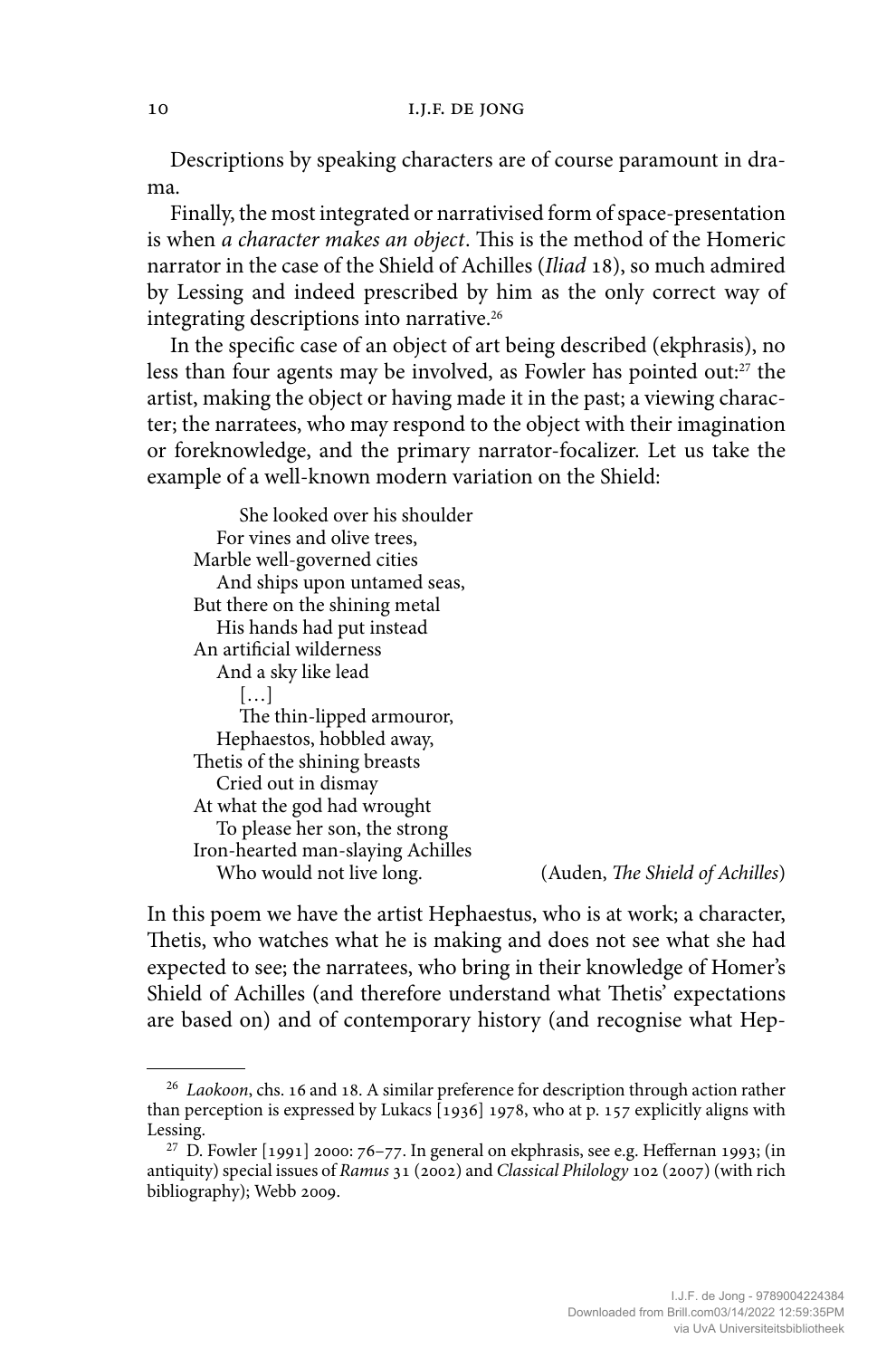haestus is depicting: the modern, totalitarian world); and finally the primary narrator-focalizer, who presents it all. This beautiful poem nicely captures the intriguing ambiguities involved in all ekphrases, the complex division of labour between artist, viewing character, narratees, and narrator: who is it that calls the wilderness depicted 'artificial'?

## Presentation and Spatial Standpoint

Another, partly related, aspect of the presentation of space is the spatial standpoint of the presenter. We already saw that we must distinguish between the presenter being the narrator, an anonymous focalizer, or a character. But we may further distinguish between the distance which this presentator has towards the space or object described.<sup>28</sup> On the whole we find the following possibilities. Firstly, there is the *panoramic* standpoint, which means that a narrator positions himself at a considerable distance and can thus oversee a large stretch of space:

The autumn wind blew over England ... The streets were crowded. Upon the sloping desks of the offices near St. Paul's, clerks paused with their pens on the ruled page … But in England, in the North it was cold … In Devonshire where the round red hills and the steep valleys hoarded the sea air leaves were still thick on the trees ... The smoke hung in veils over the spires and domes of the University cities ... (Woolf, The Years)

A narrator may also adopt the position of one of the characters (actorial panoramic standpoint), even embedding their focalization, to take up a suitable position on a tower or hill:

Having mounted beside her, Alec D'Urberville drove rapidly along by the crest of the hill, chatting compliments to Tess as they went, the cart with her box being left far behind. An immense landscape stretched around them on every side; behind, the green valley of her birth; before, a gray country of which she knew nothing except from her first brief visit to Trantridge. (Hardy, Tess of the D'Urbervilles)

Secondly, there is the scenic standpoint, e.g. when a narrator positions himself on the scene and describes it, moving about (shifting standpoint) or from one vantage point (*fixed* standpoint). An example of the second possibility is:

<sup>&</sup>lt;sup>28</sup> In the following I draw on the model which was developed by De Jong and Nünlist 2004. One may also compare Hoffmann 1978: 445-486 and Purves 2010. It should be noted that the spatial standpoint of the narrator-focalizer is relevant not only for the presentation of space, but in general for all narration.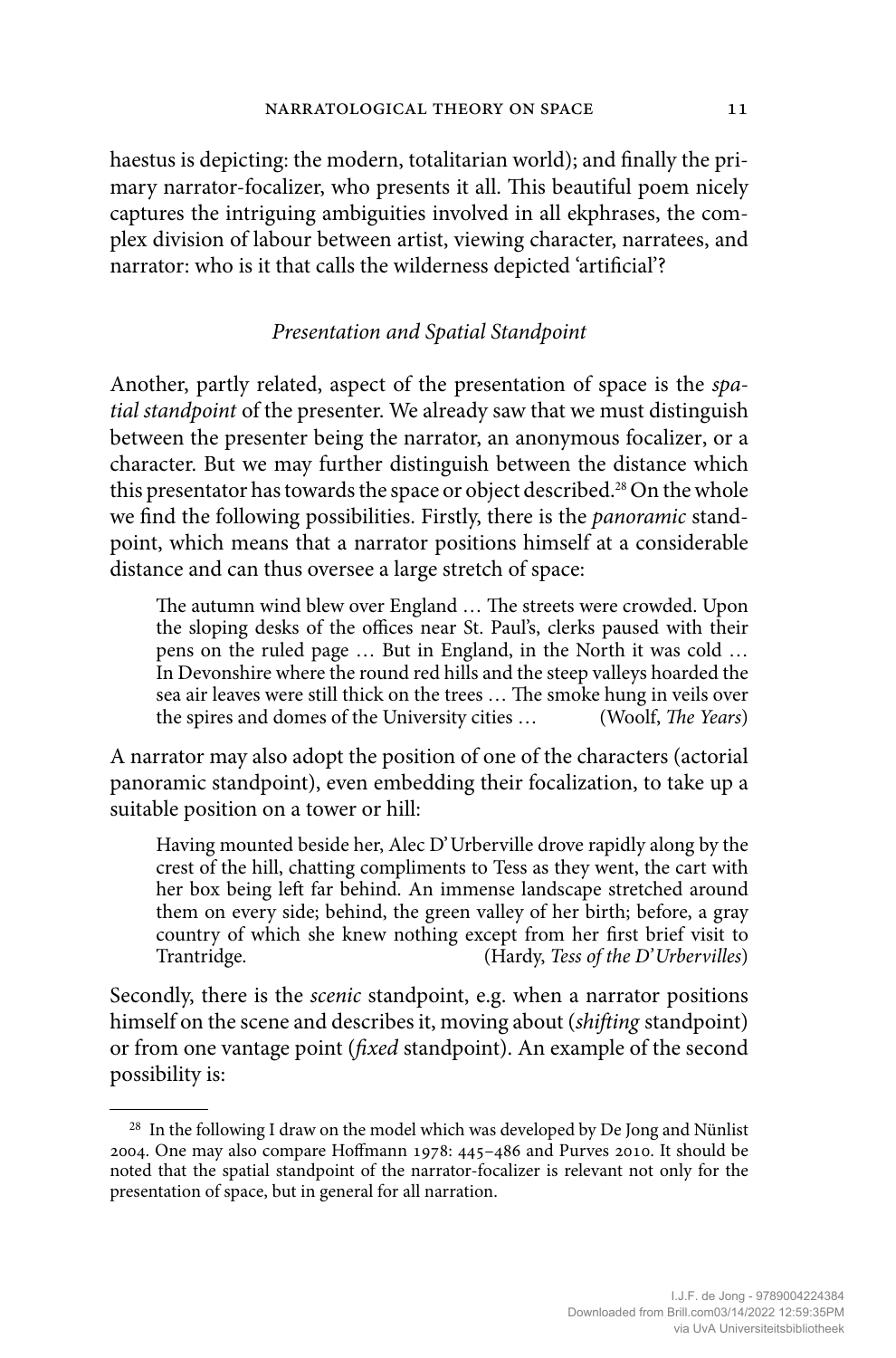In Marseilles that day there was a villainous prison. In one of its chambers ... were two men. Besides the two men, a notched and disfigured bench, immovable from the wall, with a draught-board rudely hacked upon it with a knife, a set of draughts, made of old buttons and soup bones, a set of dominoes, two mats, and two or three wine bottles … It received such light as it got through the grating of iron bars fashioned like a pretty large window, by means of which it could be always inspected from the gloomy staircase on which the grating gave. There was a broad strong ledge of stone to this grating where the bottom of it was let into the masonry, three or four feet above the ground. (Dickens, Little Dorrit)

When adopting a shifting scenic standpoint a narrator will often choose to accompany one of the characters:

… Emma had a charitable visit to pay to a poor sick family, who lived a little way out of Highbury. Their road to this detached cottage was down Vicarage-lane, a lane leading at right-angles from the broad … and, as may be inferred, containing the blessed abode of Mr. Elton. A few inferior dwellings were first to be seen, and then, about a quarter of a mile down the lane rose the Vicarage; an old and not very good house, almost as close to the road as could be. It had no advantage of situation; but had been very much smartened up by the present proprietor; and, such as it was, there could be no possibility of the two friends passing it without a slackened pace and observing eyes.—Emma's remark was—'There it is. There go you and your riddle-book one of these days.'—Harriet's was— 'Oh! What a sweet house!—How very beautiful!' (Austen, Emma)

In this example it is not easy to make out whether the actorial scenic standpoint of the narrator also entails the embedding of focalization: it would seem to be the ironic narrator who calls the Vicarage 'the blessed abode of Mr. Elton', but is it the narrator or Emma who qualifies it as 'old and not very good'? Anyway, this focalization contrasts with the enthusiasm of Harriet, who considers it 'beautiful'. Things are easier to determine in the case of internal (first-person) narration:

Before passing the threshold [of Wuthering Heights], I paused to admire a quantity of grotesque carving lavished over the front, and especially about the principal door, above which, among a wilderness of crumbling griffins, and shameless little boys, I detected the date '1500', and the name 'Hareton Earnshaw' … One step brought us into the family sitting-room, without any introductory lobby, or passage. They call it here 'the house' pre-eminently. It includes kitchen, and parlour, generally, but I believe at Wuthering Heights the kitchen is forced to retreat altogether into another quarter, at least I distinguished a chatter of tongues, and a clatter of culinary utensils, deep within; and I observed no signs of roasting, boiling or baking, about the huge fire-place; nor any glitter of copper saucepans and tin cullenders on the walls. (Brontë, Wuthering Heights)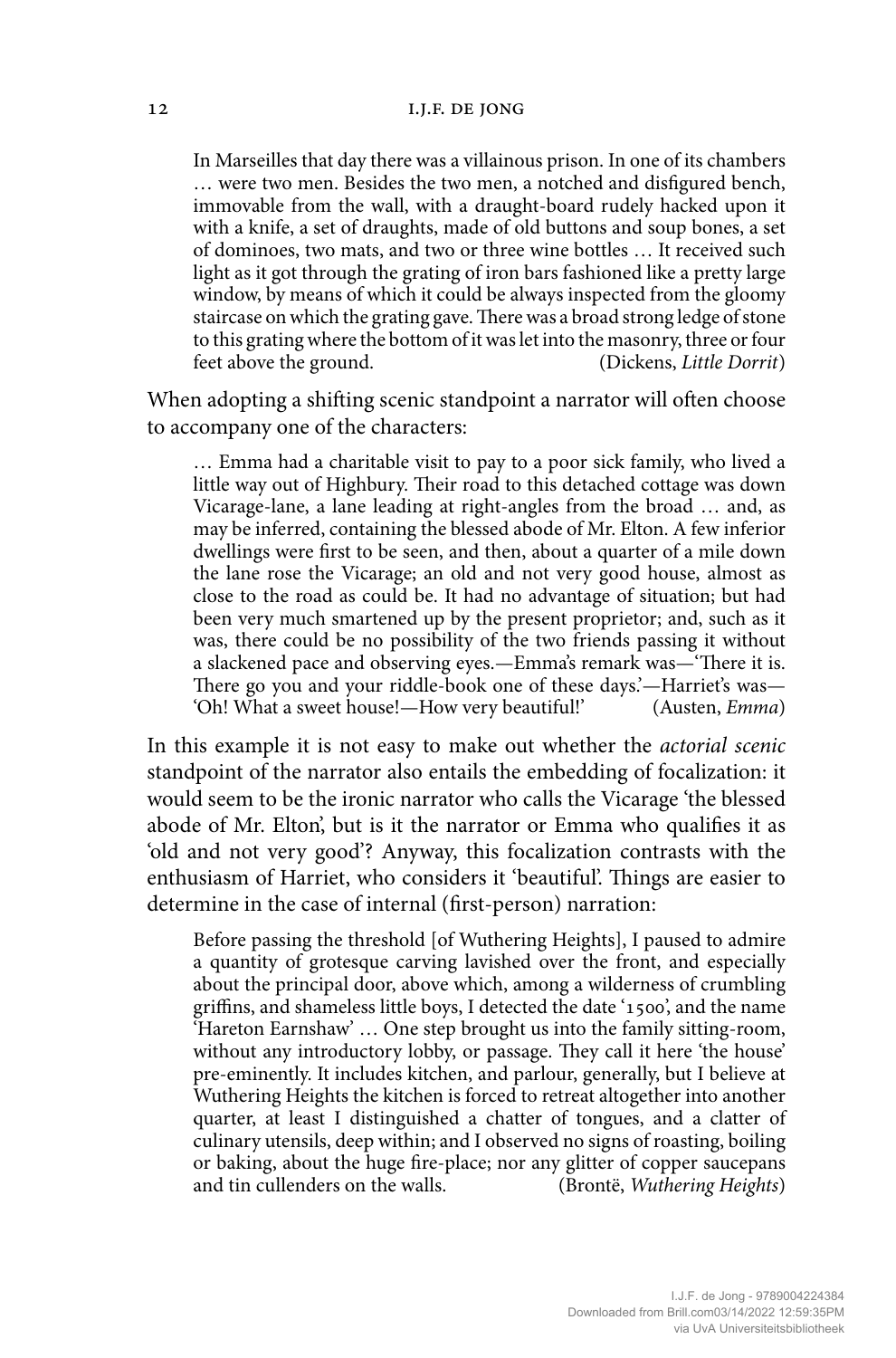Finally, we have the close-up, in which a setting or object is described in detail while the narrator or a character looks at it from close quarters (as opposite to the panoramic standpoint):

Now eight candles were stood down the table, and after the first stoop the flames stood upright and drew with them into visibility the long table entire, and in the middle a yellow and purple dish of fruit. What had she done with it, Mrs. Ramsay wondered, for Rose's arrangement of the grapes and pears, of the horny pinked-lined shell, of the bananas, made her think of a trophy fetched from the bottom of the sea, of Neptune's banquet, of the bunch that hangs with vine leaves over the shoulder of Bacchus (in some picture), among the leopard skins and the torches lolloping red and gold … (Woolf, To the Lighthouse)

The description, focalized by Mrs. Ramsay, zooms in on the long table, the fruit-dish, and then the pieces of fruit and shell which lie on it. One may note in passing how from 'made her think' onwards the setting is replaced by a frame, a picture of Bacchus which the objects on the fruitdish call to Mrs. Ramsay's mind.

From a discussion of the formal aspects of space, which already contained hints of its significance, I now turn to the important subject of its functions.

## Functions

Compared to plot, the most important element of a narrative according to Aristotle and many narratologists after him, and characters, the main interest of a novel according to many modern writers, space has long seemed just a minor ingredient and a mere ancillary to the narrative: a plot and characters have to be situated somewhere and the first and main function of space is to set the scene. When taking the form of a longer description, space would even seem to have merely an ornamental function, an idea which goes back to ancient rhetoric, which listed descriptio and evidentia under the ornatus of a speech and considered it to belong especially in digressions. This idea has been reiterated in recent times, e.g., by Genette. Barthes suggests that detailed descriptions may serve to increase the reality effect of a story.<sup>29</sup>

<sup>&</sup>lt;sup>29</sup> See Lausberg [1960] 1998: 360; Genette 1969: 58; and Barthes [1968] 1989. For a fuller historical overview of ideas on description, see Hamon [1981] 1993: 9-36.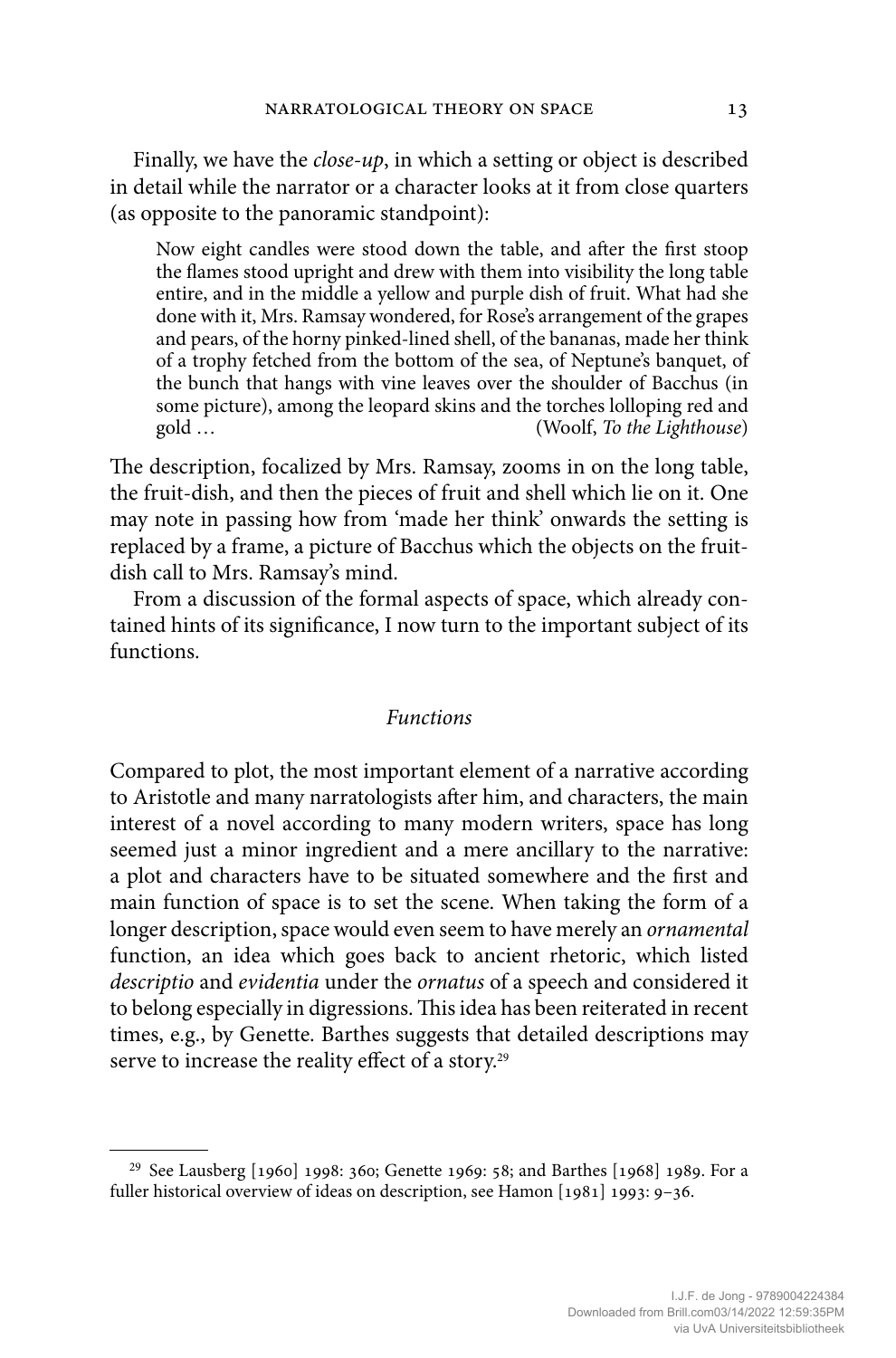#### 14 I.J.F. DE JONG

Few critics nowadays would like to leave it at that and ascribe space and description a purely ornamental or subservient function. Firstly, space may acquire a thematic function, when it is one of the main ingredients in a narrative,<sup>30</sup> for instance in so-called city novels, of which some were already mentioned in the introduction (Dos Passos' Manhattan Transfer or Döblin's Berlin-Alexanderplatz), or in travel stories (e.g. Lagerlöf's Nils Holgersson's Wonderful Journey or Jack Kerouac's On the Road).

A second function is involved when a place or object, fully described in the form of a synoptic description, mirrors or contrasts themes of the narrative in which it is inserted. Such mirror-descriptions, as they might be called, are a subtype of the larger category of the mise en abyme, when a work within another work in some way resembles the outer work (or part of it).<sup>31</sup> Mirroring is of course a function which is of great importance to both ancient and modern ekphrases.<sup>32</sup> Thus, in Shakespeare's Rape of Lucrece the heroine, who has just been raped and is now waiting for her husband to return, kills the time by looking at a painting:

At last she called to mind where hangs a piece of skilful painting, made for Priam's Troy: before the which is drawn the power of Greece. For Helen's rape the city to destroy, Threat'ning cloud-kissing Ilion with annoy; (Shakespeare, Lucrece 1366-1370, my italics)

There follows a description of this painting in no fewer than 200 lines, whereby the focalizing Lucrece explicitly looks for points of similarity between the painting and her own situation:

To this well-painted piece is Lucrece come, to find a face where all distress is stell'd. Many she sees where cares have carved some, but none where all distress and dolour dwell'd, till she despairing Hecuba beheld, staring on Priam's wounds with her old eyes, which bleeding under Pyrrhus' proud foot lies.

 $(Shakespeace, Lucrece 1453-1459)$ 

 $30$  See Bal  $\lceil 1985 \rceil$  1997: 136–137; Hamon  $\lceil 1981 \rceil$  1993: 175; and Molino and Lafhail-Molino 2003: 307.

<sup>&</sup>lt;sup>31</sup> See e.g. Dällenbach [1977] 1989; Bal [1985] 1997: 57-58; and J.J. White 2001.

 $32$  See esp. Bartsch 1989; and further e.g. D. Fowler [1991] 2001: 82-85; and Elsner 2002, esp. p. 3.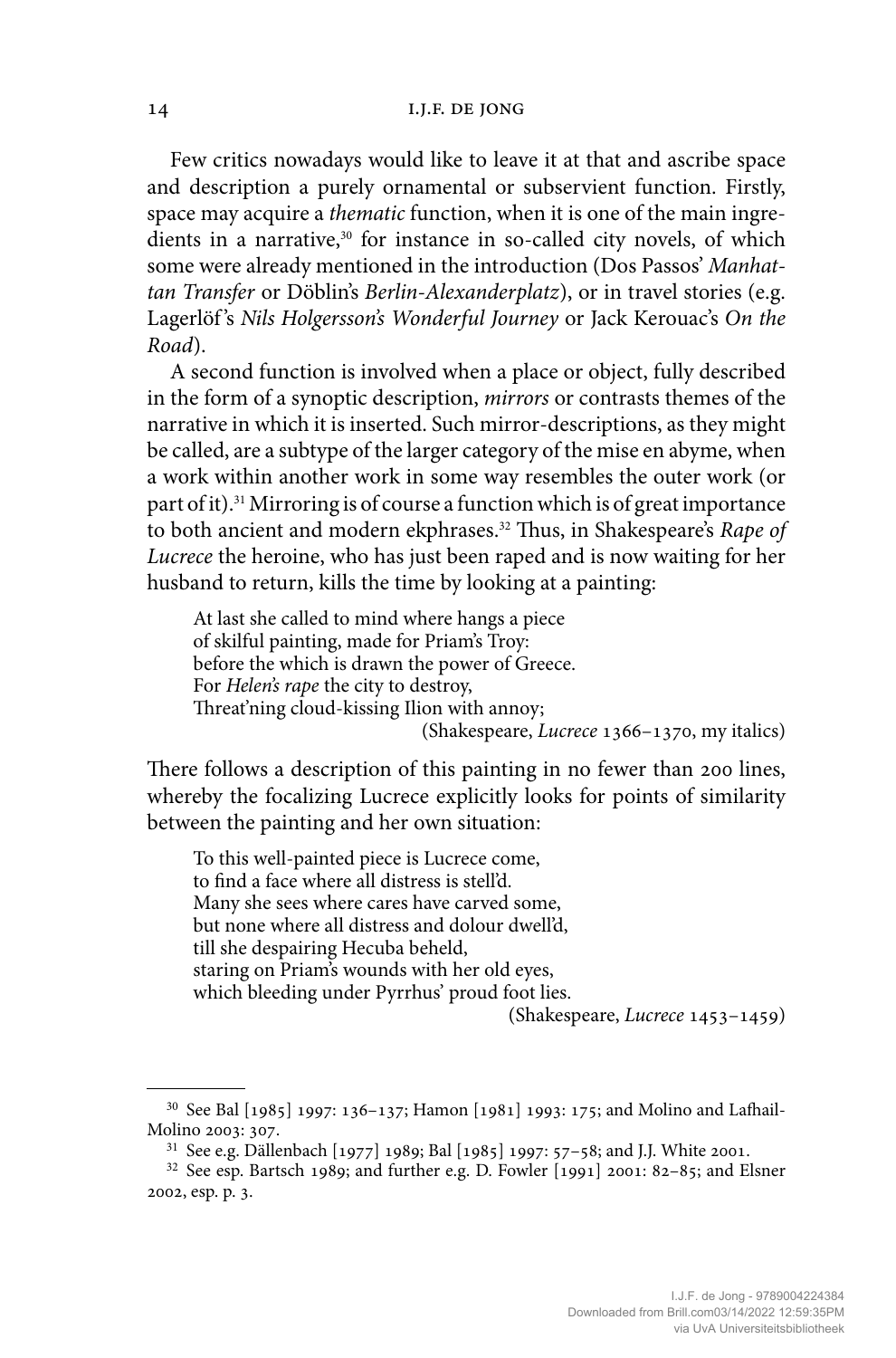Mirror-descriptions can offer solace, as here, or anticipate the plot, or shed another light on it.

A third function of space is the symbolic one, when it becomes semantically charged and acquires an additional significance on top of its purely scene-setting function.<sup>33</sup> Notions, often oppositionally arranged, such as inside versus outside, city versus country, high versus low, become negatively or positively loaded, or are associated with cultural or ideological values. In the same way certain spatial features (rivers, hearths, stairs, roads, etc.) may represent certain ideas. Some settings have become literary conventions, e.g. the locus amoenus. Examples of the symbolic function of space are legion and I pick out just two:

That second-floor arch in a London house, looking up and down the wall of the staircase, and commanding the main thoroughfare by which the inhabitants are passing … —that stair, up or down which babies are carried, old people are helped, guests are marshalled to the ball, the parson walks to the christening, the doctor to the sick-room, and the undertaker's men to the upper ßoor—what a memento of Life, Death, and Vanity it is that arch and stair—if you choose to consider it, and sit on the landing, looking up and down the wall! (Thackeray, Vanity Fair)

Here the narrator himself more or less explicitly indicates that he is talking about the arch and stair in symbolic terms. In the next passage it is the focalizing character who realises the symbolic value of a place:

He [Jude] saw what a curious and cunning glamour the neighbourhood of the place [the city of Christminster] had exercised over him. To get there and live there, to move among the churches and halls and become imbued with the *genius loci*, had seemed to his dreaming youth, as the spot shaped its charms to him from its halo on the horizon, the obvious and ideal thing to do ... He always remembered the appearance of the afternoon on which he awoke from his dream … From the looming roof of the great library, into which he hardly ever had time to enter, his gaze travelled on to the varied spires, halls, gables, streets, chapels, gardens, quadrangles, which composed the *ensemble* of this unrivalled panorama. He saw that his destiny lay not with these ... (Hardy, Jude the Obscure)

The main character Jude realises how he had projected his ambitions and aspirations on the impressive city of Christminster.

<sup>&</sup>lt;sup>33</sup> See H. Meyer [1963] 1975; Lotman [1970] 1972: 311-329; Hillebrand 1971: 9; Hoffmann 1978: 267-444, 629-674; van Baak 1983: 54-78; Bal [1985] 1997: 137-138; Lopes 1995: 9-10.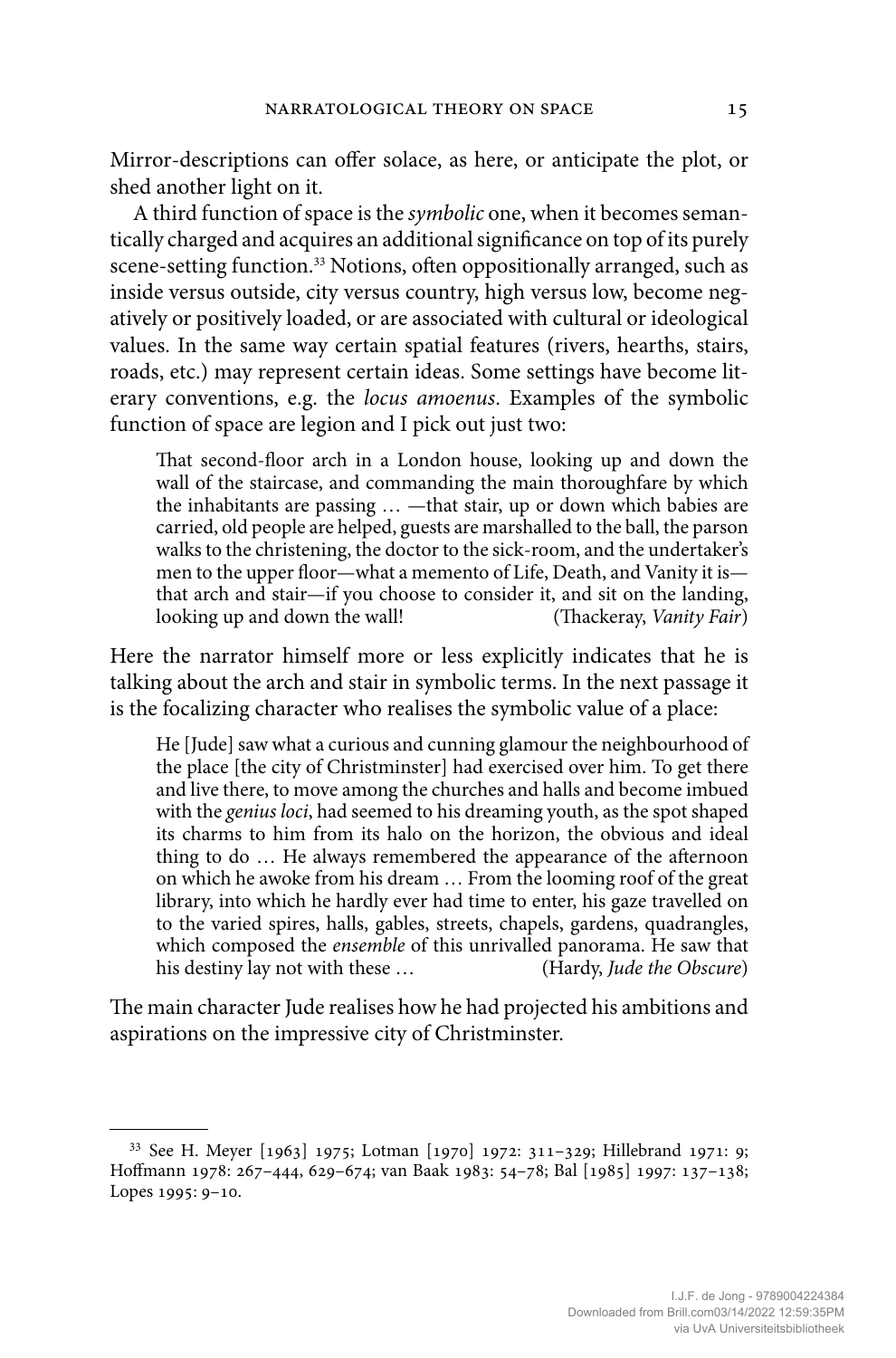Fourthly, we may distinguish a characterizing function, when space tells us something about a person, his milieu, character, or situation:

… the house-ßoor is perfectly clean …; as clean as everything else in that wonderful house-place, where the only chance of collecting a few grains of dust would be to climb on the salt-coffer, and put your finger on the high mantelshelf on which the glittering brass candlesticks are enjoying their summer sinecure … (Eliot, Adam Bede)

This is an entirely positive description which tells us much about the sober, hard-working, and industrious mentality of the inhabitants of this farm, among whom the future wife of the hero of the novel.

Space may also tell us something about a character's feelings and then we are dealing with the *psychologizing* function:<sup>34</sup>

The bird's-eye perspective before her [Tess leaving her parental home a second time] was not so luxuriantly beautiful, perhaps, as that other one which she knew so well; yet it was more cheering. It lacked the intensely blue atmosphere of the rival vale, and its heavy soils and scants; the new air was clearer, more ethereal, buoyant, bracing … Either the change in the quality of the air from heavy to light, or the sense of being amid new scenes where there were no invidious eyes upon her, sent up her spirits wonderfully. Her hopes mingled with the sunshine in an ideal photosphere which surrounded her as she bounded along against the soft south wind. (Hardy, Tess of the D'Urbervilles)

The symbolic, characterizing, and psychologizing functions are not always easy to distinguish, and the terms are often used indiscriminately by scholars. Moreover, they may come into play at the same time. As a rule of thumb we may consider symbolic functions to be universal or at least collective, characterizing and psychologizing functions to concern individuals; and the characterizing function to concern permanent traits, while the psychologizing one pertains to the mood of a moment.

A particular form of semantic loading of space is *personification* (or pathetic fallacy), the projection of qualities normally associated with human beings upon inanimate objects or nature, and animals:<sup>35</sup>

<sup>&</sup>lt;sup>34</sup> See Friedemann [1910] 1969: 185-186; H. Meyer [1963] 1975: 211, 216-219, 222-229 ('erlebte Raum', 'Erlebnisraum'); Genette 1969: 58-59; Hillebrand 1971: 15; Hoffmann 1978: 55-79 ('gestimmte Raum'), 644-683; Sternberg 1981: 81-88; Bal [1985]  $1997: 150 - 152.$ 

<sup>&</sup>lt;sup>35</sup> Personification is the broader term of the two, including also the attribution of physical life and movement or bodily appearance to elements of nature or the anthropomorphism of abstract ideas ('Peace'). Pathetic fallacy is the attribution of feeling to inanimate nature.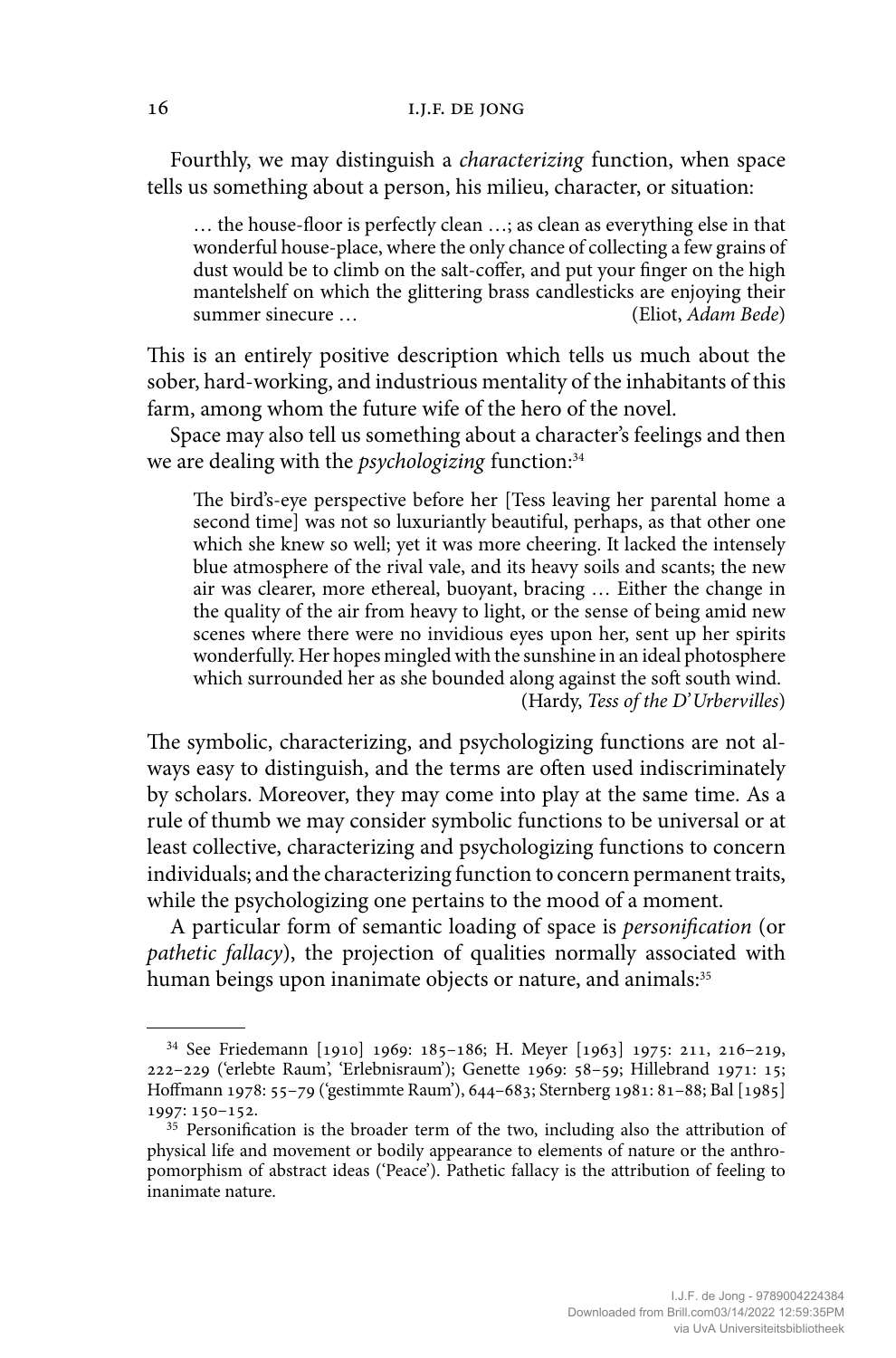The wind grew stronger, whisked under stones, carried up straws and old leaves, and even little clods, marking its course as it sailed across the fields. The air and the sky darkened and through them the sun shone redly, and there was a raw sting in the air. During a night the wind raced faster over the land, dug *cunningly* among the rootlets of the corn, and the corn fought the wind with its weakened leaves until the roots were freed by the prying wind and then each stalk settled wearily sideways toward the earth and pointed the direction of the wind.

(Steinbeck, The Grapes of Wrath, my italics)

In this example it is the narrator who turns to personification. When focalizing characters do so, the device acquires a psychologizing function and the previous example, from Tess, is a case in point. Personification is found throughout Greek literature, from as early as Homer. It remains to be decided in each individual case, however, whether we are dealing with a literary device or a mode of thought, i.e. a manifestation of the ease with which the Greeks anthropomorphise nature.<sup>36</sup> With this *caveat* I have already embarked on the final topic of this introduction, the historical dimension of the presentation and functions of space.

## A History of Space in Ancient Greek Literature

Having sketched what can after all be only a working model for the analysis of space in narrative texts, the way is now open to turn to the subject of this volume, space in ancient Greek literature. If in the previous two volumes of the series Studies in Ancient Greek Narrative there was the challenge to try and apply modern narratological concepts to ancient texts, in the present volume there is an additional issue at stake. Taking stock of modern theory on space and description I have time and again come across the idea that only recently, i.e. mainly with nineteenthcentury realist and naturalist novels and with the Nouveau Roman, space has become en vogue and novelists have started to explore its full range of possibilities.<sup>37</sup> Here theorists seem to have simply overlooked classical literature, with its long history of ekphrasis, the ubiquity of topoi like the locus amoenus, or charged spatial oppositions, e.g. inside versus outside, to mention but a few of the more obvious examples. To fill in these blank pages in the history of space in Western European literature will be one of the aims of this volume.

 $36$  See e.g. Copley 1937; Webster 1954; Hurwit 1982: 193–197; Jenkyns 1998: 21–59.

<sup>&</sup>lt;sup>37</sup> Cf. Genette 1969: 56; Hillebrand 1971: 21; Ricardou 1978; Hamon [1981] 1993: 26.